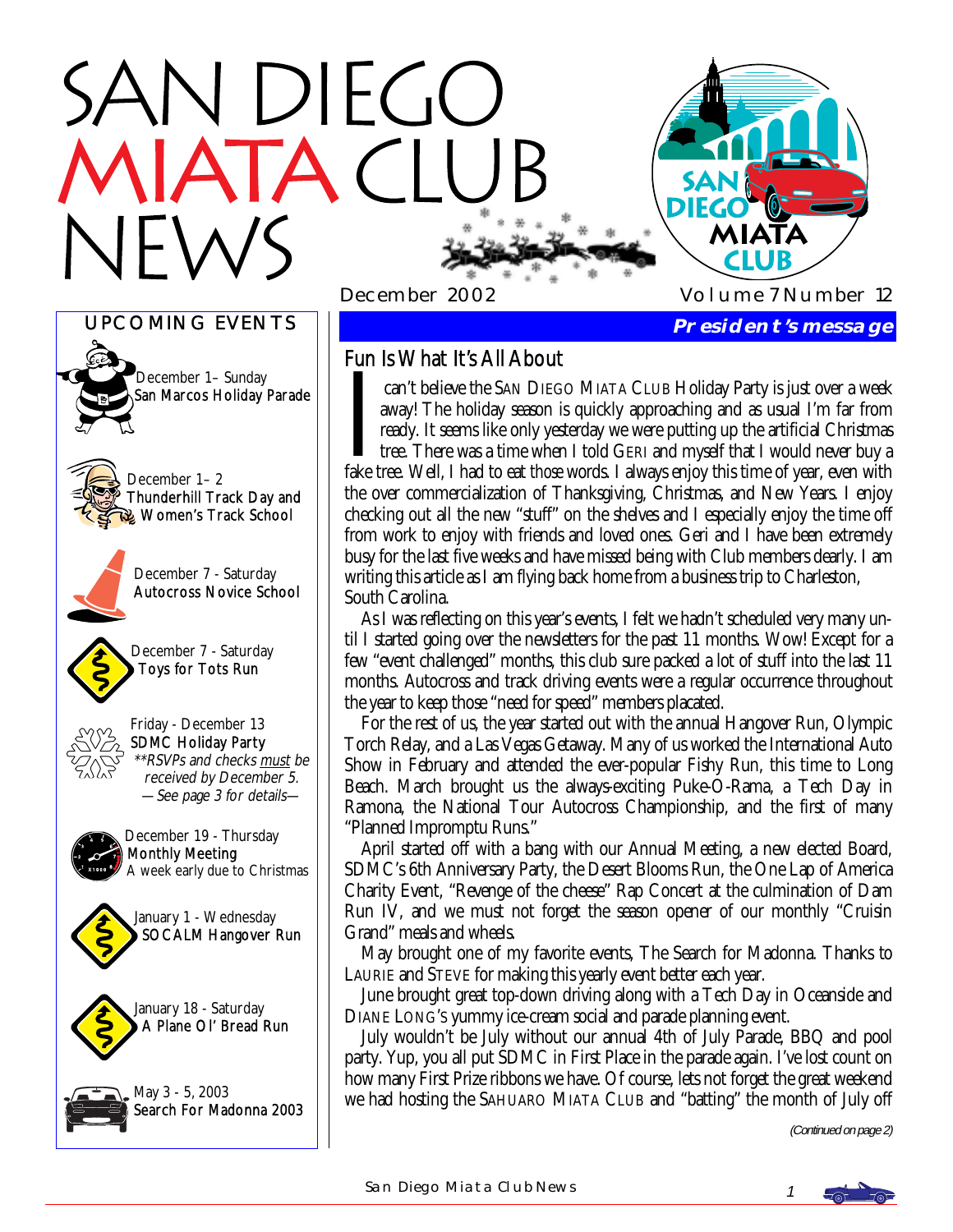**President's Message** (Continued from page 1) with the ever-exciting Twilight Run.

 August blazed in with the 6th annual Miles of Miatas for MDA, the run to the Getty Museum, Dyno tuning at Team Godspeed, the Monterey Historic Automobile Races, Debbye does Santee Drive-in, and the Luau Run to the Lewis'. Wow! Was that a month to remember—as much as I tried, I was not able to do it all.

 September brought the MDA Telethon and check presentation, along with lots of trophies for SDMC members at the Best of the Bunch III car show.

 With the weather cooling off a bit, October brought a long string of Miatas to the Coronado Classic Speed Festival, the Columbus Day Parade, the Run to the Train Races, and of course, the much talked about Edelbrock Tour and fun run. I will never forgive myself for missing that one!

 As I am writing this I can see that November has gotten off to a great start with the bi-annual Hearst Castle/ San Simeon Run, the slots of Fun Run, and the Veterans Day Parade.

#### *Whew! Have we been busy or what?*

 This year has been filled with events only because you, the members, have made it happen. You have scheduled events, earned your magnetics, showed us a great time, and hopefully, had a blast doing it. Please keep the momentum going. This Club thrives because of the camaraderie and it takes events for the camaraderie to survive. So lets get out there and fill up that Calendar for 2003. It's not too early. Remember, if you need assistance with your event, contact STEVE WAID or any board member for assistance.

 Geri and I would like to take this opportunity to wish each and every one of you a very joyous and safe holiday season.

— "YOUR PAL" SAL

### **Mission statement**

The purpose of the club is to<br>promote the enjoyment of, and enthusiasm for, one of the world's most exciting sports cars the Mazda Miata.

 Owning and driving a Miata is one of life's great pleasures, and adding the company and camaraderie of like-minded enthusiasts only enhances the experience. Won't you join the fun as we enjoy the beauty of San Diego County from the seat of a very special little roadster?

Let's have fun driving our Miatas!<br> **BECOMERGE DESCRIPTION** 

#### **Newsletter Team**

ANTHONY "NEVADABOB" WILDE - Editor [newsletter@sandiegomiataclub.org](mailto:newsletter@sandiegomiataclub.org) VOODOO BOB KRUEGER [vbob@teamvoodoo.com](mailto:vbob@teamvoodoo.com) DIANE LONG [djaws@san.rr.com](mailto:djaws@san.rr.com) TOM SPRAGUE [tspraguepr@aol.com](mailto:tspraguepr@aol.com) Copies by SEAN O'CONNOR SIGN UP (858) 486-6771



I f you have recently been to the **L** SAN DIEGO MIATA CLUB web site ([www.sandiegomiataclub.org](http://www.sandiegomiataclub.org)), you probably have noticed a new banner advertising SERIOUS AUTO. This new program is called the Serious Auto Affiliate Program. When a club member (or whoever) clicks through that link and buys something, SDMC gets a 3% commission on the purchase. The Board felt this is a win-win situation for the club in that it costs us absolutely nothing and we may be able to gain some revenue from the transactions. The Serious Auto Affiliate program is successfully being used by many other Miata clubs around the country. So, if you are planning to purchase something from SERIOUS, please click through the SDMC web site link.

#### **Board of Directors**

Executive Board **President**  SAL CAUSARANO (760) 787-0624

[president@sandiegomiataclub.org](mailto:president@sandiegomiataclub.org)

**Vice President**  STEVE KENNISON (858) 271-8498 [vicepresident@sandiegomiataclub.org](mailto:vicepresident@sandiegomiataclub.org)

> **Secretary**  VERONICA DIDIER (619) 421-8024

[secretary@sandiegomiataclub.org](mailto:secretary@sandiegomiataclub.org)

**Treasurer**  JIM BROKAW (619) 421-2110

[treasurer@sandiegomiataclub.org](mailto:treasurer@sandiegomiataclub.org)

Administrative Board **Membership** 

DAVE MARTIN & GALE CHAN (619) 582-2448 or (858) 492-9227

[membership@sandiegomiataclub.org](mailto:membership@sandiegomiataclub.org)

**Events Coordinator**  STEVE WAID (760) 432-0727

[events@sandiegomiataclub.org](mailto:events@sandiegomiataclub.org)

**Club E-mail Postmaster/Webmaster**  ROBERT "JTBOB" HOLLAND (858) 549-4011

[webmaster@sandiegomiataclub.org](mailto:webmaster@sandiegomiataclub.org) **Club Regalia** 

PAULA KENNISON & ROSALIND SCOTT (858) 271-8498 or (760) 789-3872 [regalia@sandiegomiataclub.org](mailto:regalia@sandiegomiataclub.org)

**Newsletter**  ANTHONY "NEVADABOB" WILDE (858) 693-8095 [newsletter@sandiegomiataclub.org](mailto:newsletter@sandiegomiataclub.org)

To send e-mail to all members of the board: [board@sandiegomiataclub.org](mailto:board@sandiegomiataclub.org)

#### **Notices**

The SAN DIEGO MIATA CLUB is a non-profit California corporation. The *SAN DIEGO MIATA CLUB NEWS* is the monthly newsletter of the SAN DIEGO MIATA CLUB. Use of articles or stories by other Miata clubs is hereby granted, provided proper credit is given. Submissions to the newsletter are welcomed and encouraged. Where possible, please e-mail your submissions to the newsletter editor. Submissions can also be mailed to the club's post office box.

**Submission deadline is the 15th of each month.** 

*Editor reserves the right to edit all submissions.*

The SAN DIEGO MIATA CLUB has established a dedicated World Wide Web Home Page at:

[www.sandiegomiataclub.org](http://www.sandiegomiataclub.org) Dedicated 24-hour voice message line: (619) 582-2448

> SAN DIEGO MIATA CLUB P.O. Box 23081 San Diego CA 92193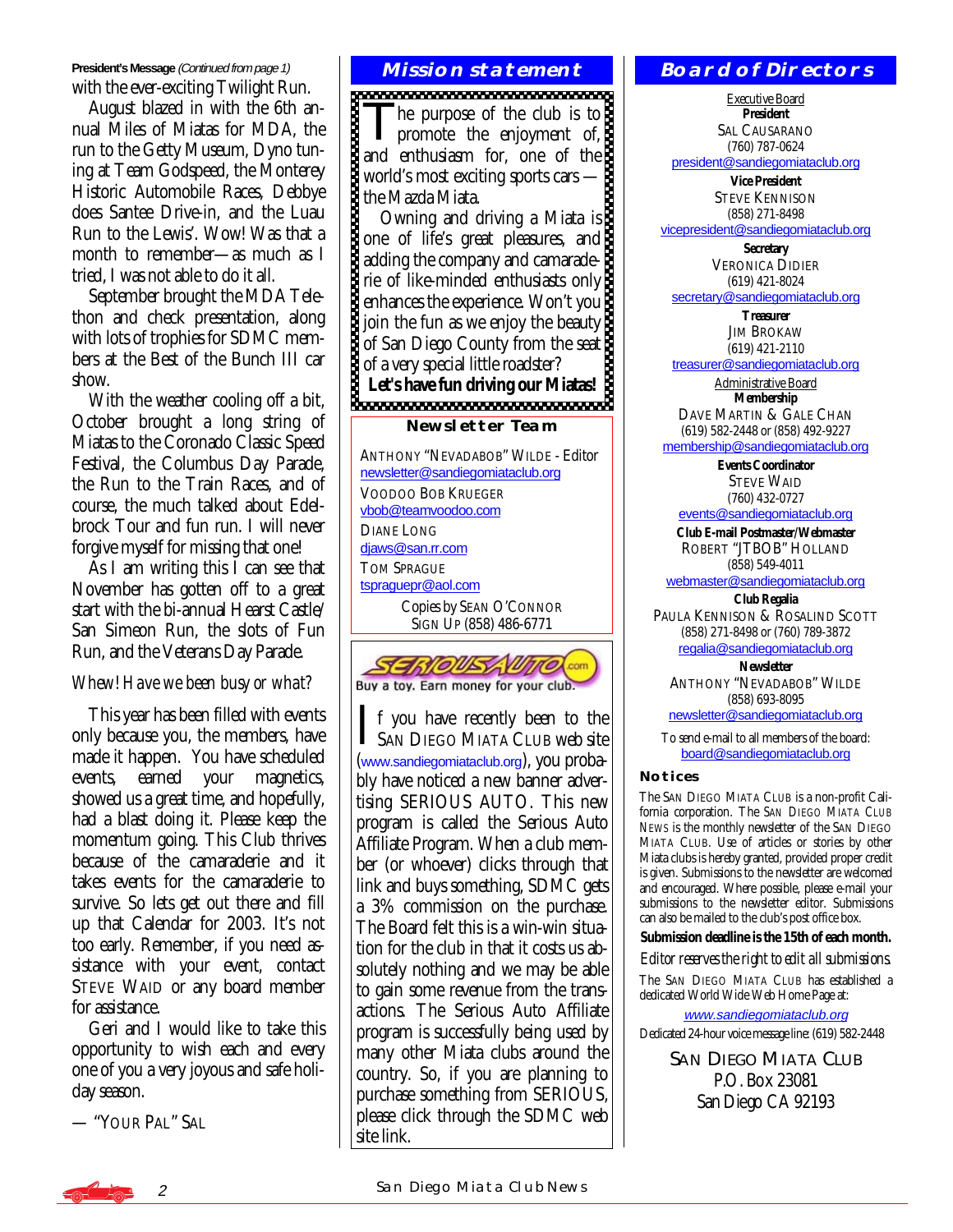# **Upcoming Events for the month of December**

#### San Marcos Holiday Parade **Date:** Sunday, December 1 **Meeting Time:** 10:45 a.m. **Meeting Place:** Dalton's



 Roadhouse, 775 Center Drive, San Marcos, (760) 746-8340 **Coordinator:** STEVE WAID

 (760) 432-0727 or [swaid@cox.net](mailto:swaid@cox.net) This will be the third year that Miatas have driven in the San Marcos Holiday Parade. The San Marcos organizing committee has this one organized really well. It is "Miata friendly" in that any dignitaries needing rides are very conscious of our cars and yield to our desires as to how they ride.

 This year's theme is "A Teddy Bear Holiday," recognizing the 100-year anniversary of the Teddy Bear. Decorating our cars for the parade is what has again made the SAN DIEGO MIATA CLUB special when it comes to being invited to parades.

 We will meet in the parking lot at Dalton's Roadhouse at 10:45 for the short caravan to the parade staging area in the parking lot at Palomar College. Upon reaching the staging area we will be situated by the parade organizers and will then have plenty of time to decorate the cars. At that time the dignitary assignments will be made to those wishing to carry one. The parade step off is 1 p.m., but we will start rolling before that to get to the parade start. The parade is short and a very "children oriented" affair. We will be done by about 1:30 and be looking for a place to eat.

*Directions to Meeting Place:* From San Diego take either I-15 or I-5 North to Highway 78. Nordahl is one exit west of Interstate 15. North on Nordahl and left on Montiel.

Thunderhill Track Day & Women's Track **School Dates:** December 1-2



**Place:** Thunderhill, Willows, CA\* **Contact:** Aaron Tachibana,

[tach9@attbi.com](mailto:tach9@attbi.com)

**Cost:** \$390 for the two days. This will be the first time that Aaron has organized a Women's Track School as a part a track day. One of the usual designated sessions will be for women participants only. Special guest instructor for the women only group will be Peggy Hale...as well as a cast of great instructors, including Rick Weldon.

 If you'd like to participate, please send Aaron an e-mail and he'll return your confirmation, or sign-up and pay online at [www.m-pca.com](http://www.m-pca.com). This track event is space-limited—first come, first served. There are only a few places left!

\* Thunderhill is located just off Interstate 5, about an hour north of Sacramento.

### San Diego SCCA Region Solo II (Autocross) Novice School

**Date:** Saturday, December 7 **Tech & Registration:** 8 - 9 a.m. **Place:** Qualcomm Stadium

 Mission Valley, north east lot. **Cost:** \$75

This school is only for novices who want to learn from experienced drivers. A morning session with the instructors, followed by an afternoon session to test your new-found skills. This school is limited to the first 30 drivers. You must have a 2002 Solo-2 card to participate. For information, or questions, contact Jason Robinson (619) 575-1675. ľ

## Toys for Tots Run

**Date:** Saturday, December 7 **Meeting Place:** Olympic Training Center, Chula Vista **Meeting Time:** 11:30 a.m. Run starts at 12 noon. **Run Leaders:** SCOTT LEWIS & JUDY RYAN *This run qualifies toward Mileage Award*  Bring an unwrapped toy to deliver to the Marines and their Toys for Tots campaign. The run will take us along Otay Lakes Road east to Hwy 94 West. We will travel Hwy 94 west to the Avocado exit in La Mesa/Spring Valley. North on Avocado to Fuerte Drive, then left on Fuerte Drive. Continue on Fuerte to Mt. Helix Drive. Left on Mt. Helix Drive to the top for a stretch and to view the Rotating House on the north-facing side of the mountain. From there we will go back to Fuerte Drive and take it to Grossmont Center. We can decide what to eat when we get there. There are many good restaurants ranging from Claim Jumper (reservations) to Pat & Oscars and a few others. The toy drive with the Marines will be set up in the southeast corner of the lot near the main entrance of the old Wards store. Total time for the trip, with a stop on Mt. Helix, should be approx. 1-1/2 hours.

# San Diego Miata Club Holiday Party

**Date:** Friday, December 13 **Times:** Appetizers @ 6:30 p.m. Dinner @ 7:30 p.m.

- **Location:** San Vicente Inn (San Diego Country Estates), 24157 San Vicente Road, Ramona, CA 92065
- **Hosts:** MIKE & ROBIN FAIRCLOTH, (760) 789-5171 or

[hawkinlady@aol.com](mailto:hawkinlady@aol.com)

**RSVPs and payment must be received by December 5.** *Sorry , but there will be no tickets sold at the door.*

 Please mail your checks to: 16203 Oakley Road, Ramona, CA 92065; made payable to SDMC (SAN DIEGO MIATA CLUB).

 Dinner will be served buffet style. Cost is \$18 per person. Appetizers start at 6:30 p.m. and holiday dinner buffet at 7:30 p.m. Cocktails are avail-

**Upcoming Events** (Continued on page 4)

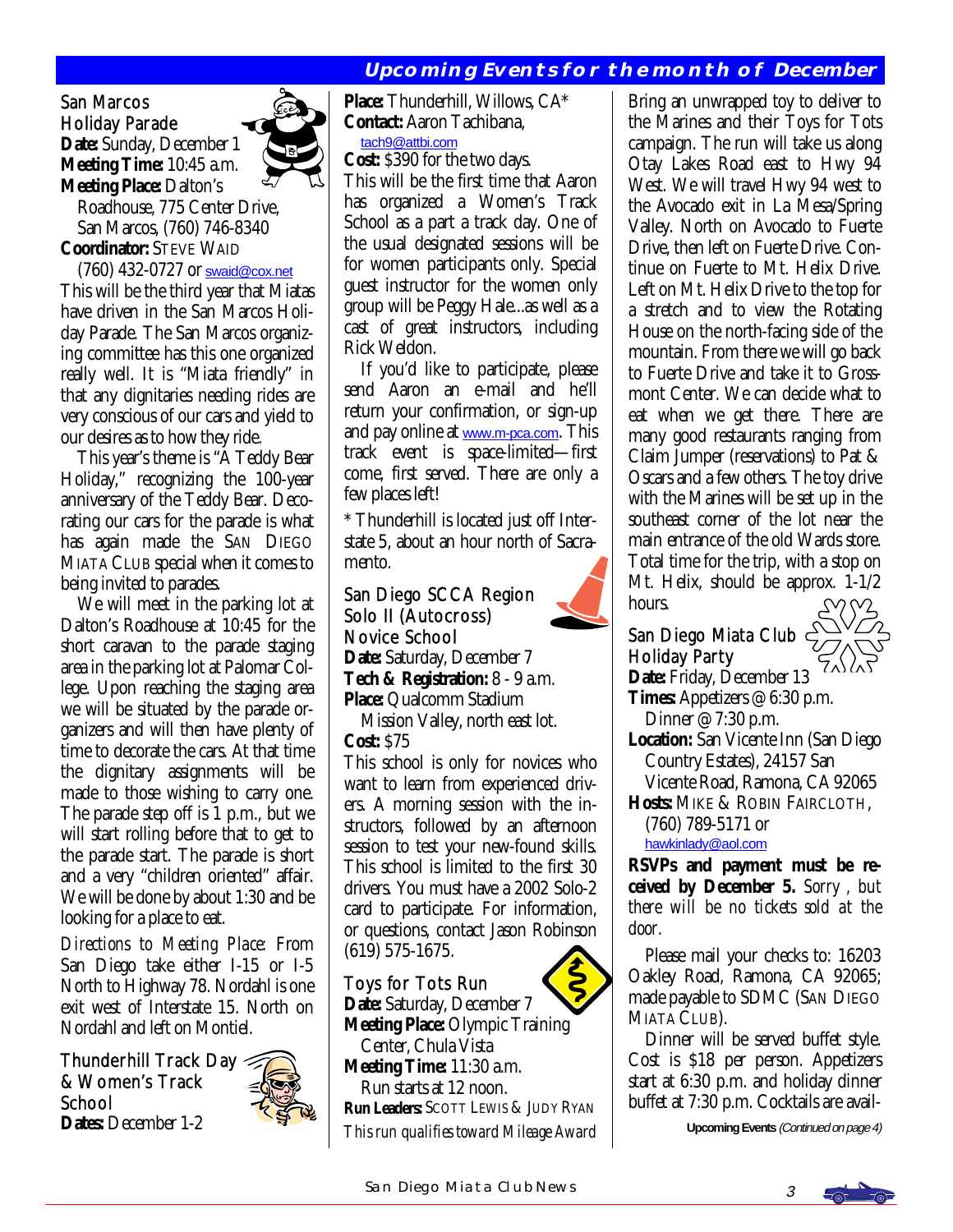#### **Upcoming Events (Continued from page 3) future EVENTS**

able in the lounge, across the lobby from the dining room. Dancing provided in the lounge at 9 p.m. by "Nitro Express."

 The famous SDMC gift exchange will be held after dinner. Please bring a wrapped Miata or automotiverelated gift with a value not in excess of \$25 to participate in this hilarious event. Bring two gifts, take home two gifts!

*Directions to the party:* Thomas Brother's Map, page 1173, F4. The clubhouse is marked with a little red square.

 Take your favorite route to Ramona. 10<sup>th</sup> / San Vicente Road (traffic light)—go east. (right turn if coming north on Highway 67) An AM/PM gas station is on the left corner. Follow it all the way to the San Vicente Inn. About 8 miles. You'll go thru several traffic lights along the way...the last one being at Gunn Stage. From there, it's about a mile on the right side just past the Tennis Courts.

 The *fun* way would be to come up Wildcat Canyon Road through the Barona Indian Reservation. Just follow Wildcat Canyon Road all the way to the end. It dead ends at San Vicente Road. At the light, turn right. You're in the San Diego Country Estates within a few mild curves.

### Monthly Meeting A week early due to



Christmas **Date:** Thursday, December 19 **Time:** 6 p.m. **Place:** Boll Weevil 9330 Clairemont Mesa Blvd. (at Ruffin Road), San Diego (858) 571-6225 This event is the single best way to meet your fellow club members, ask

questions, share stories, etc. *Don't miss the fun!*

#### SOCALM Hangover Run 2003

**Date:** Wednesday, January 1, 2003 **Meeting Time:** 10 a.m. drivers meet ing

**Meeting Place:** Orange County Health Services, 27512 Calle Arroyo, San Juan Capistrano **Host:** K. Zack Broadbent,

 [racerzack@aol.com](mailto:racerzack@aol.com) or (714) 449- 9280 home, (714) 809-2612 cell *Bring a few dollars for facility use fee at break (maybe).* 

It is time again for the infamous, multi-club, mega Hangover Run. We set a record in 2002 with 133 cars, so maybe we'll hit 150 cars in 2003! This year, the run will get into the curves right from the start with a casual cruise along scenic Ortega Highway. We'll take a rest stop in Lake Elsinore, and we may have to pay a small facility use fee (last year it was \$1 per car, but be prepared for the chance that it could be a bit more; maybe as high as \$5). Hopefully, there won't be a fee, but it is best to be prepared. After the rest stop, we'll hit some of the coolest roads, including the Hangover Run's signature 27% downgrade. The run will end sometime around 2 p.m. in Temecula.

*Directions to Meeting Place:* Exit Interstate 5 at Ortega Highway (74) and head inland (from the 5 South you would turn left). Go 0.2 miles and turn right at the light onto Rancho Viejo. At the dead end/light, turn left onto Calle Arroyo. Go about 0.2 miles and turn right into the Orange County Health Services parking lot; if you reach a stop sign, you went too far. The parking lot may appear small at first, but bear to the right and you'll see it extends a long way behind some small office buildings.

A Plane Ol' Bread Run **Date:** Saturday, January 18 **Meeting Time:** 9 a.m. for breakfast,

 Drivers meeting at 9:45, 10 a.m. departure.

**Meeting Place:** Tom's #23 on the Southwest corner of  $5<sup>th</sup>$  Ave. and Centre City Pkwy., Escondido.

**Run Leaders:** JIM & LAURIE PATTON A nice little run to Dudley's, then up Mesa Grande, then around to the Marine Corps Air Station Miramar for a visit to the "Flying Leathernecks" airplane museum, ending up across the street from Miramar

at Acapulco's to eat again.

#### Laughlin Getaway



**Dates:** January 31 - February 2 **Contact:** BARI RUSSELL,

#### [barirussell@earthlink.net](mailto:barirussell@earthlink.net)

I'm starting to hear clang, clang! It's time for our annual "let's support Laughlin" weekend! I have chosen January  $31<sup>st</sup>$  thru February  $2<sup>nd</sup>$ . Unfortunately, Harrah's is not offering those fantastic rates we are so used to! The room rate will be \$55 if we stay there or \$49 a night if we go to the Flamingo. This is a survey; which hotel do you prefer? I need to know right away so I can submit a group contract to the hotel of our choice.

 **Please respond promptly!** 

# Run to the Carrot Festival in Holtville



A joint run with the Shelby Club of Southern California Date: February 1 **Run Leaders:** RANDY & SUE PATTERSON Details to follow next month.

### Desert Blooms Run

A joint run with SOCALM **Date:** March 29

Details to follow next month.

#### Search for Madonna 2003 **Dates:** May 3-5



**Place:** The Madonna Inn San Luis Obispo, CA **Coordinator:** STEVE WAID, (760) 432-0727 or [swaid@cox.net](mailto:swaid@cox.net)

May  $3<sup>rd</sup>$  through May  $5<sup>th</sup>$  of 2003 will

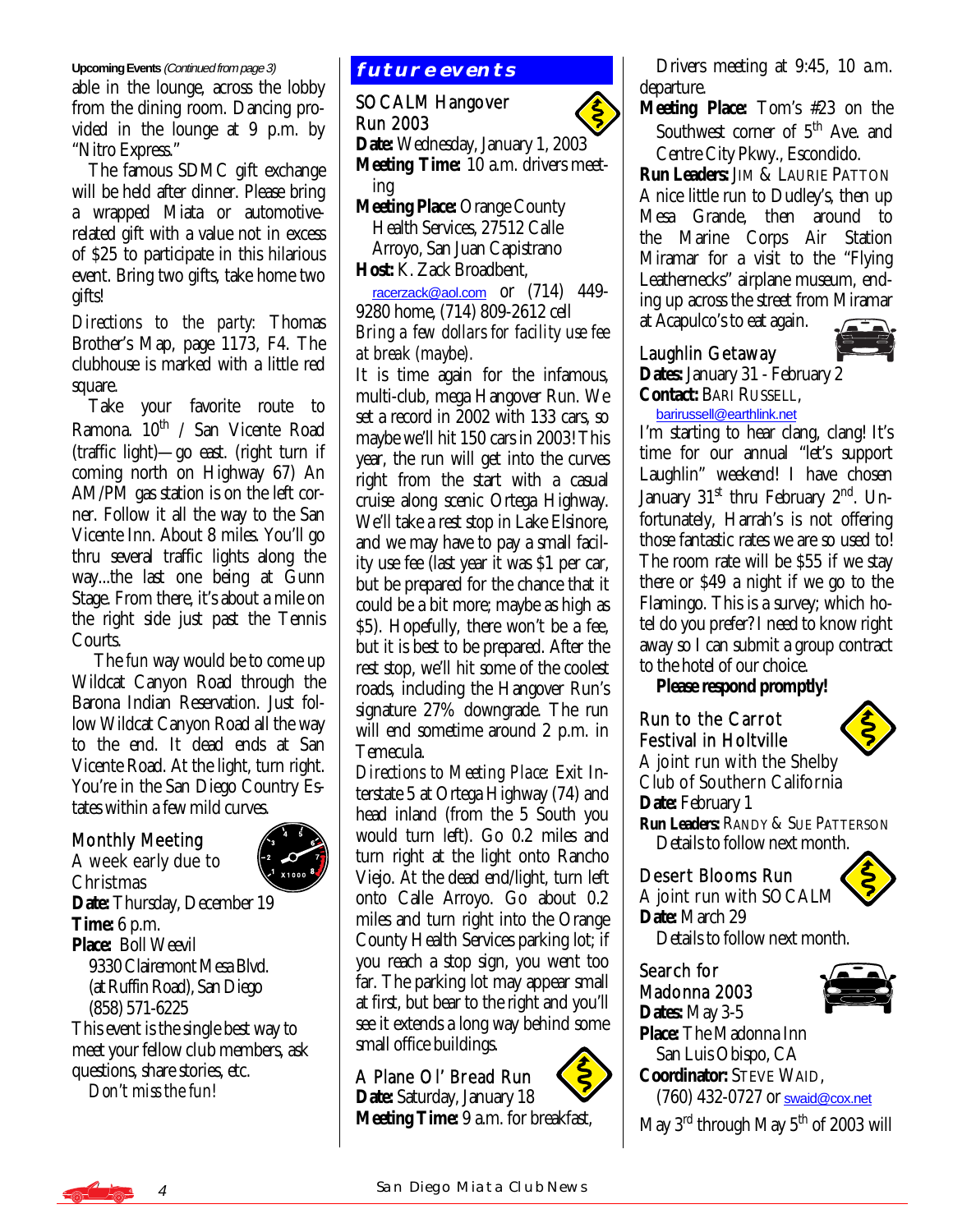be the 5<sup>th</sup> year in a row that Miatas have swarmed San Luis Obispo County searching for Madonna. What are we searching for, you ask? Fun is the answer! Each year we have found it, but we also always leave wanting more. The fabulous Madonna Inn is our headquarters for this 3-day and 2-night adventure. As a searcher you can expect to drive nearly 1000 miles during the search (we are a driving club, you know). You can expect to eat in great quality and quantity (we are an eating club, you know). You can expect to see lots of great cars besides our Miatas at the Morro Bay car show (we are a car club, you know). And, you can expect to laugh and spin yarns with your fellow Miataphiles (that's in our Mission Statement, you know).

 All of this AND the Madonna Inn. The Madonna Inn, known for it's 109 unique rooms, is much of the fun. Our annual room hopping evening to see what room each searcher has selected has become the most anticipated part of the search. Coupled with a banquet, fun runs, the trips to and from the inn, and the car show, the Search for Madonna annually returns some tired but happy travelers to their respective homes...anticipating the next search.

 To see details of previous searches, please go to [www.sandiegomiataclub.org](http://www.sandiegomiataclub.org) and click on newsletter. The June 2002 newsletter carries the review of the 2002 search, and the June 2001 newsletter highlights the 2001 search. Also, to see pictures from the 2002 search, go to [www.miatafun.net](http://www.miatafun.net) and click on the Miata Club pages, including picture pages and go to either SDMC or SOCALM (this *is* a joint event) and then click on the Madonna Inn event button. There are three pages of pictures shot by TOM WOOD.

 How do you become a searcher for 2003? It is easy...and fun. Go to the Madonna Inn web site, [www.](http://www.madonnainn.com) [madonnainn.com](http://www.madonnainn.com) and click on the "109

Unique Rooms" button. Browse through the rooms and select your top three choices to reserve. Then call the Madonna Inn at (800) 543-9666 and ask for group reservations, Barbara, and tell her you are with the Miata club. Give her your first choice and she will see if it is available, and if it isn't go with #2 and so on. After confirming your room, please notify STEVE WAID of your room name and number. Then, just wait. The anticipation will become almost unbearable after a few months, but May  $3<sup>rd</sup>$  is not that far away.

# **UPCOMING regional and national events**

#### Miata Performance Driving **School**

**Dates:** March 28-30, 2003 **Where:** Thunderhill Sports Park **Cost:** \$350

**Contact:** Ken Freeze, (925) 370-8262 This course teaches Miata owners the basics of high speed driving, equipment, human limitations, proper steering techniques, and lots of other skills necessary for safe performance driving.

 The weekend is packed with activities beginning on Friday with a dinner, followed by classroom-style lectures and training from SCCA instructors. Saturday morning the action turns to the track with some more instruction, both in and out of the Miata. Most of Saturday and Sunday will be spent on the track with some time in between sessions to talk to fellow Miata owners and see some of the latest Miata accessories. Plans for Saturday night this year call for a BBQ at the track if construction of a new building at the track is completed in time. This dinner gives students and instructors the opportunity to talk over the day's activities.

 The class is limited to 80 students with 45 instructors, making for a less than 2 to-1 student/instructor ratio, a ratio higher than driving schools costing thousands of dollars.

 There's nothing quite like having a Sports Car Club of America instructor right next to you as you drive lap after lap on a race course, helping you to learn just what you and your Miata are really capable of.

 You can register via the Internet by going to the Miata Performance Driving School Web site at [www.teammiata.com/](http://www.teammiata.com/thunderhill/school.htm) [thunderhill/school.htm](http://www.teammiata.com/thunderhill/school.htm). Fill out the online form, or download the PDF file and print it out and send it in with your check. If you don't have Internet access, send a selfaddressed, stamped envelope to: Ken Freeze, Miata School, 1521 Ridgewood Dr., Martinez, CA., 94553 and a complete packet will be sent to you. But hurry – the past two years the class was full by the first of December.

# California-Oregon National Park Tour 2003

**Dates:** May 23 - June 1 **Hosted By:** MARNA WOOD,

[MiataFun@earthlink.net](mailto:MiataFun@earthlink.net) Come and join us for a week-long run through California and Oregon. The snow has melted, the flowers are blooming. The natural wonders of the West are beckoning.

 Leaving the Los Angeles area on Friday, May 23, we will journey north along the foothills of the Sierra Nevada Mountains. Along the way, we will visit four National Parks – Sequoia, Kings Canyon, Yosemite, and Lassen Volcanic. Entering Oregon, we will stop at Crater Lake National Park before we proceed north along the Cascade Mountains to Bend. Heading west, we will reach the coast at Newport before beginning a leisurely journey south. We will take our time, exploring the Seal Lion Caves, the Oregon Dunes, The Avenue of the Giants, and many awesome Miata roads.

 Along the way, we will also be socializing with numerous other Miata clubs, culminating on May 30th with dinner with the BAMA and Delta Miata clubs. June 1st, it will be time to head home, after a week of exploring the scenic West and developing lifelong friendships.

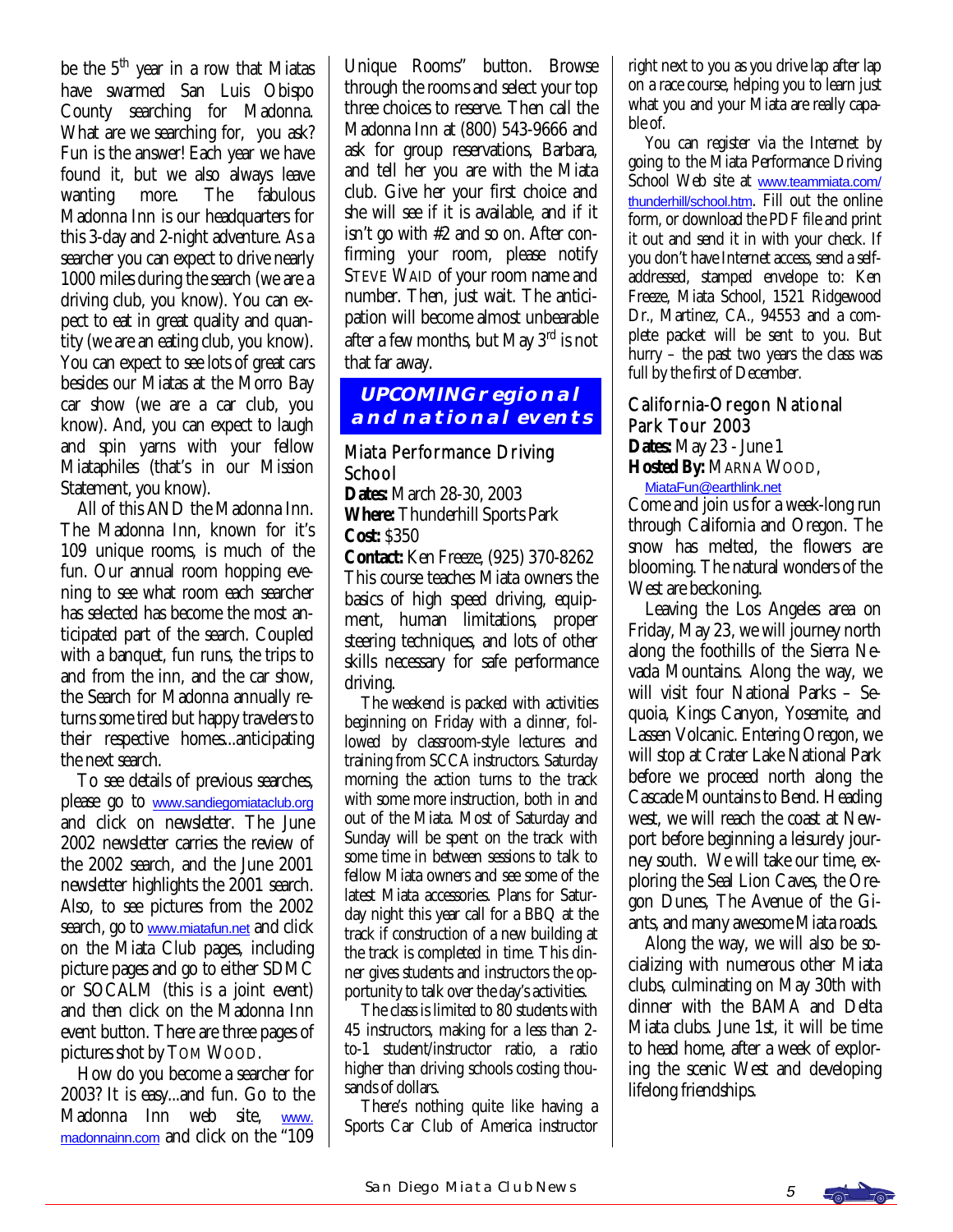# **member profile**



#### — LEO DAILEY

- LEO DAILEY<br>
he Miata bug certainly<br>
took a circuitous route to<br>
bite LEO DAILEY. But<br>
when the bug did bite it took a circuitous route to bite LEO DAILEY. But when the bug did bite, it bit in a very, very big way.

 Two years ago, Leo took possession of a white `90 from a friend at work, who figured he wanted to get rid of the "chick car." And the car, with 141,000 miles on it, needed, shall we say, some considerable improvements, timing belt to begin with. But it was an economical transportation vehicle and so Leo moved merrily along.

 Until one fateful day on his way to the dentist. Leo found he had more tooth problems that just those in his mouth. His transmission shuddered and shimmied, and he found himself with only fourth gear operative—in the midst of the freeway free-for-all.

 Although not a certified gear head at that time, Leo decided to see what he could do about fixing it himself. With a little bit of trial and errormore errors than trial, it must have seemed—he got it done, and he said to himself, "self…, I can do that."

 Having long heard the phrase "when all else fails, read the instructions" Leo figured the best way to find out how to do things was with the mechanics manual. So he bought one, and has used it regularly since then.

 Leo heard from a friend about the SAN DIEGO MIATA CLUB, and then looked us up on the Internet. He attended a meeting with luke-warm enthusiasm, although he met a host of very enthusiastic folks. Then he decided to try an autocross at Qualcomm, and as Leo reports "then I was hooked."

 Those of you on the e-mail list have vicariously helped Leo rebuild his car, as he kept sending regular messages about challenges and solutions. We all felt part of his rebuilding project as he told first of the problems, got ideas, and then reported fixes.

 Now, with the well-used manual firmly in hand, Leo has changed the exhaust header, radiator, O-rings on the injectors, installed an aluminum flywheel, slotted and drilled rotors for the brakes, etc., etc., etc. It took him three hours to find that little screw that makes the rear brake installation so much easier, but he got it done at

4 a.m. in time to go on an impromptu run Saturday morning.

 Now, Leo has a motto—never start any Miata project until you ask for suggestions on the club e-mail list. "Somebody out there has already done it, and you can learn so much by asking and listening," he says.

 Leo really enjoyed runs like the Twilight, luau, the Getty, and loves the impromptu runs.

 He signs his e-mail messages with "Leo, 90 White in need of TLC." The lucky car has surely been getting it. In October his car got a new winter coat (beautiful shiny white paint), and soon thereafter was honored with a high-flow cat, along with a Borla catback system. Leo reports: "It sounds way better than before. "Tre-kewl." On early test runs, it seems to roll up on the acceleration much smoother.

 Leo says the Miata is the most fun he has had with a car. He would like to also say "ThanX, SAN DIEGO MIATA CLUB, for being so nice and great to be around."

— TOM SPRAGUE

*To be included in our ongoing series of Member Profiles, write a short (200-400 word) summary and email it to:* 

[newsletter@sandiegomiataclub.org](mailto:newsletter@sandiegomiataclub.org)

*You can also mail it to the Club P.O. Box. Please include a photo. We want to be able see your face. — Your photo will be returned.*





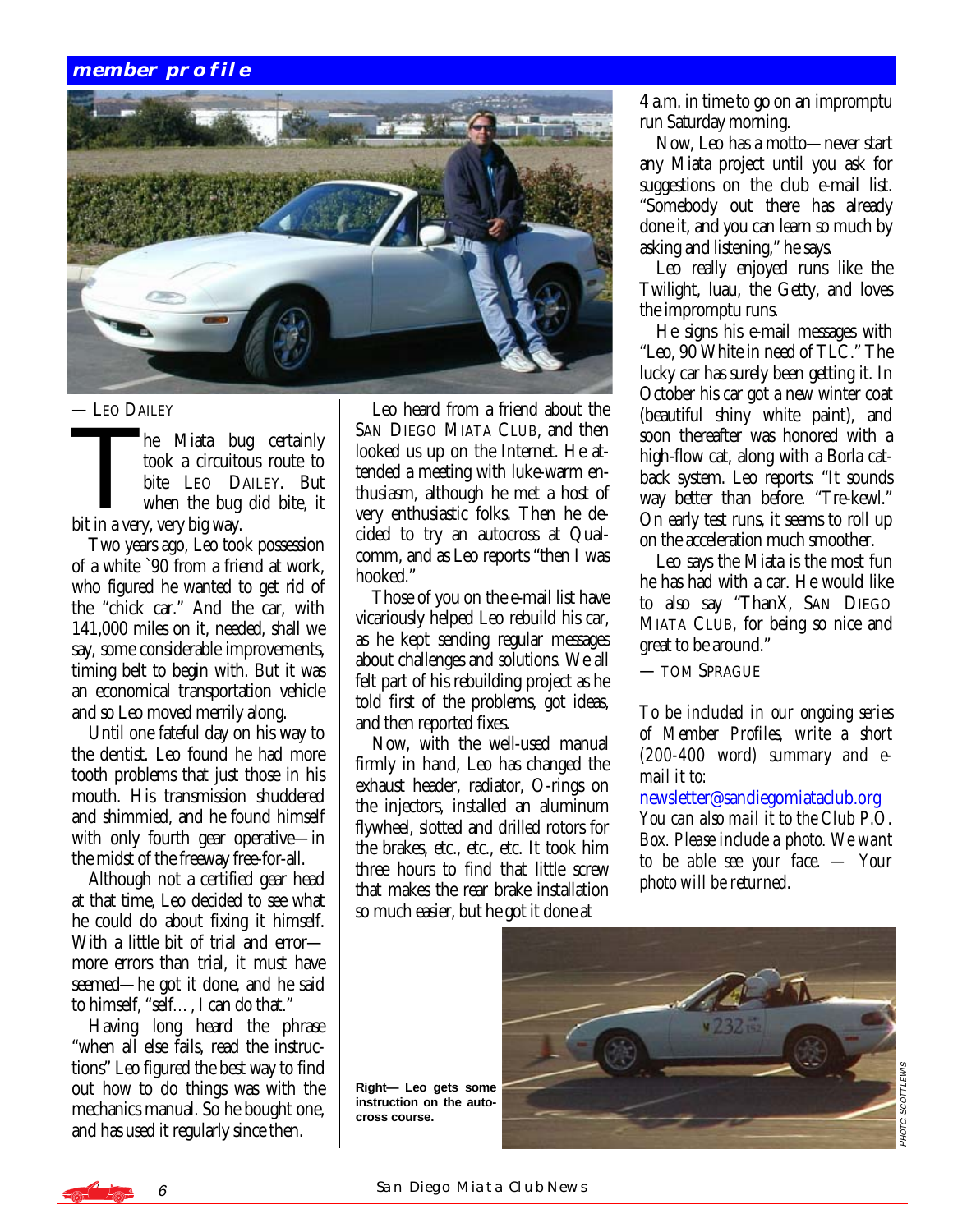# **membership information**

# New Members!

#### **WELCOME to our newest members (since last newsletter):**

JOSHUA & SYLVIA CHEEK San Diego 1991 Silver

STEVE & KAREN DIFFENBACHER Upland 1999 White Leather

STEVE & FLORENCE FRICK San Diego 2003 Red

NOLAN HOWARD Chula Vista 1999 Emerald Green

JOHN & JEANNE IAIA Jamul 1995 Red

CHUCK OBINA San Diego 1994 Black

DORA & FANK PEDERSEN El Cajon 1990 White

DALE THOMPSON Del Mar 2003 Garnet LS

# Renewing Members<br>(since last newsletter):

KYOICHI ABE EUNICE E. BAUMAN JAY & DEE DEMENT KEVIN & KAREN HAYWOOD TINA IVANY HOWARD KUZMINSKI SCOTT & JOANNA LANGHOFF LARRY LARSON DAVID & LEANNE LYNN TONY MARTONE & LINDA JENSEN CHERIE PARMENTIER ED & MARKY PITTS DAVID & STEPHANIE SHABESTARI PATRICK & VIONA VAN HOOSE MARY ANN WALLNER



# SDMC Member Now With Cush Mazda

They always say, "it's good to know a friend who sells cars," and that is now true for members of the SAN DIEGO MIATA CLUB. Longtime club member, and former first lady, BARB SHEV is now selling Miatas, and other Mazdas, at Cush Mazda in Escondido.

 When Barb is not out burning up the autocross track, she will be spending her time burning up the roads doing test drives. What a job; getting paid to drive Miatas!

 Barb has embarked on this new career with her usual exuberance and enthusiasm. This is just another step on the road of life-changing events for Barb. You might notice in the photo that she is well on her way to letting the healthier Barb shine through.

 When you happen to be in North County, just stop by and say hi!

— ANTHONY WILDE

# Notice: A Special Invitation to the Mazda6 Unveiling Party!

**When:** Thursday, December 12 **Time:** 5:30 p.m.

**Where:** Cush Mazda, 1560 Auto Park Way North, Escondido

Refreshments will be served. Test drives can be arranged with Barb at (760) 737-3267.

# Membership Statistics

s of November 24, 2002, there are 372 memberships (142 single, 230 dual) for a total of 602 members.

Memberships by Miata Color:

- 93 Red
- 53 White
- 39 **Black**
- 35 **Silver**
- 27 Emerald Green
- 16 Montego Blue
- 16 **Yellow**
- 12 BRG
- 12 Crystal Blue
- 11 Sapphire Blue
- 11 Twilight Blue
- 10 Mahogany
- 10 Mariner Blue
- 7 **Laguna Blue**
- 7 Marina Green
- 7 Midnight Blue
- 6 Merlot
- **Starlight Blue**
- 4 **Titanium**
- 1 **Evolution Orange**
- 1 Garnet
- 1 Laser Blue
- 1 Teal (custom)
- 7 Unreported\*
- Unreported means a member does not have a Miata at this time.

# Local Business Discounts Keep Growing

If you check out the back page of<br>the newsletter, you will notice the<br>Local Buriners Discounts estion has a Local Business Discounts section has a couple of new entries. Two new discounts this month for the benefit of SAN DIEGO MIATA CLUB members.

 See the back page for Professional Car Care Products and Accessories, with a discount on their automotive detailing services, and Thompson Automotive Products, with club discounts on their oil filter relocation kits.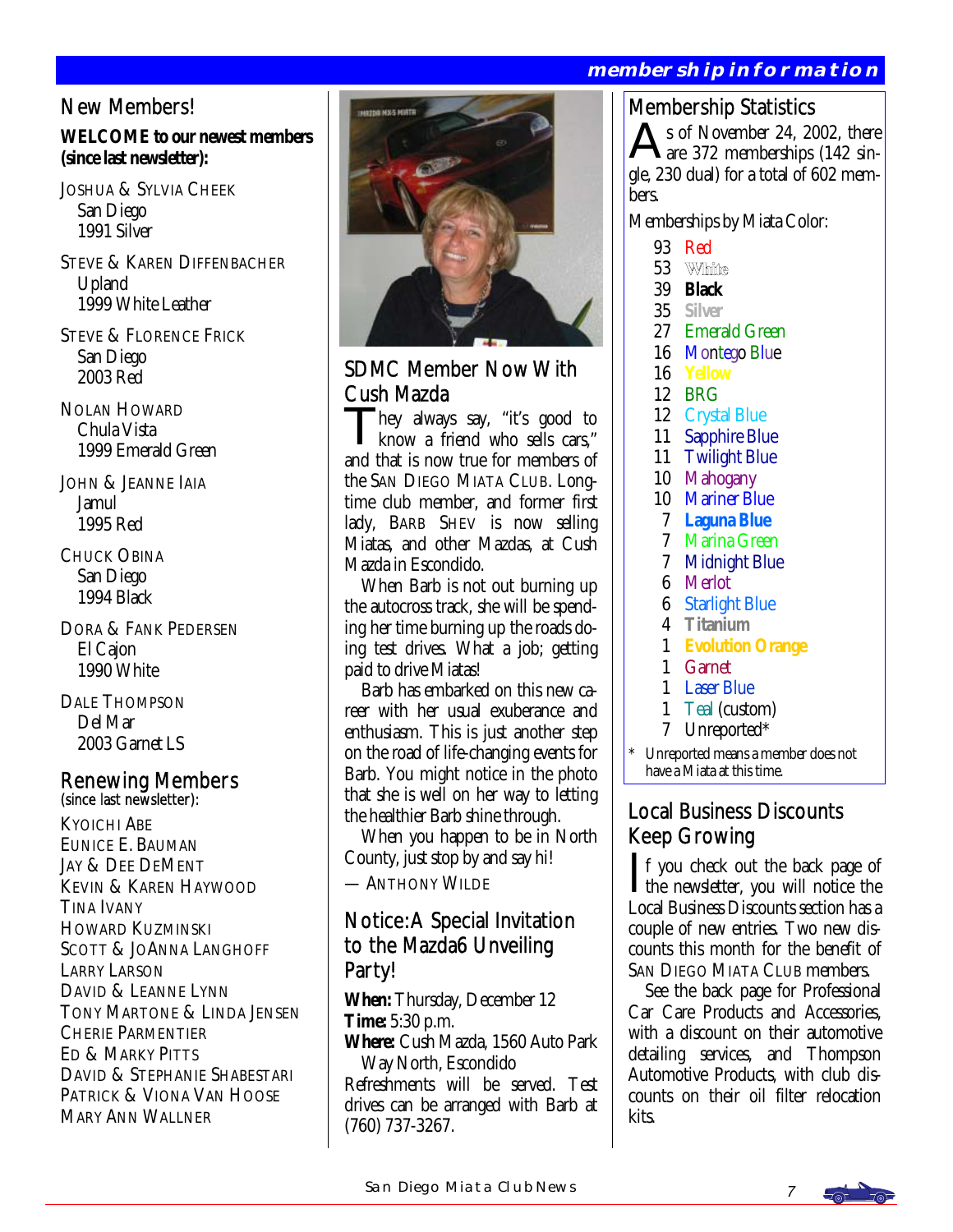

**Howard Kuzminski attacks the course.** 





**Scott Lewis at speed.** 



**JD Lima in the proverbial "sea of cones."** 

**Michael Heinitz keeps it going forward.** 



**Larry Dennstedt in the Aardvark.** 



#### 8 SAN DIEGO MIATA CLUB NEWS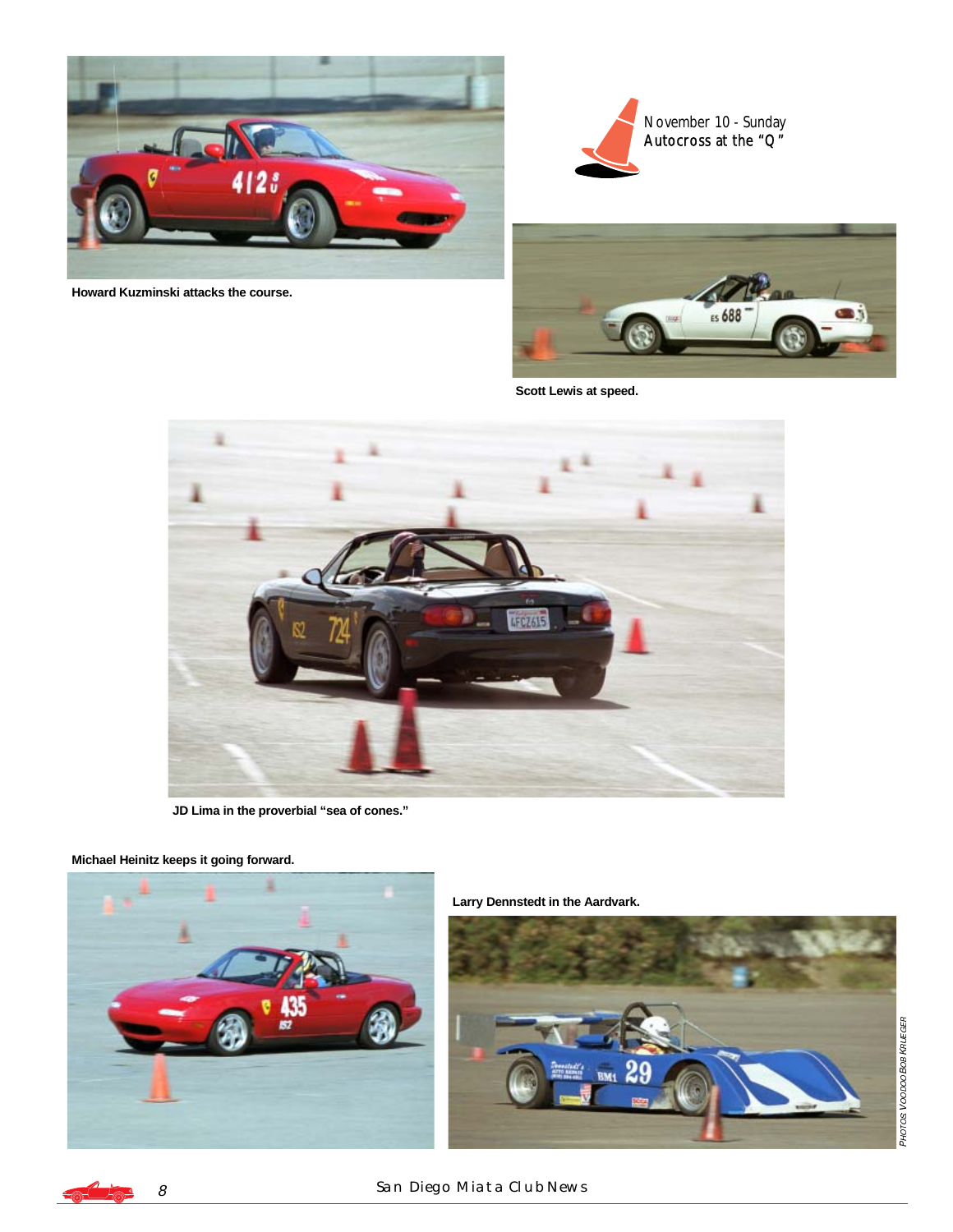# November 10, 2002 Autocross Results

Congratulations to the following SAN DIEGO MIATA CLUB members on their performance at the Solo2 championship event. The event was sponsored by the Datsun Competition Car Club (DCCSD), and held at Qualcomm Stadium.

| Class           | <b>Driver</b>           | <b>Car</b>      | <b>Place</b>     |
|-----------------|-------------------------|-----------------|------------------|
| CS              | <b>CAROL SCHWARTZ</b>   | Miata           | 5th              |
| CS              | <b>DENNIS DIDIER</b>    | Miata           | 7th              |
| CS              | <b>JEFFERY KING</b>     | Miata           | 8th              |
| CS              | <b>LARRY CLAPPER</b>    | Miata           | 9th              |
| ES              | <b>SCOTT LEWIS</b>      | Miata           | 4th              |
| IS <sub>2</sub> | <b>KEVIN HAYWOOD</b>    | Miata           | 2nd              |
| IS <sub>2</sub> | JOHN "JD" LIMA          | Miata           | 3rd              |
| IS <sub>2</sub> | MICHAEL HEINITZ         | Miata           | 4th              |
| IS <sub>2</sub> | <b>BRIAN GOODWIN</b>    | Miata           | 5th              |
| IS <sub>2</sub> | Jim Brokaw              | Miata           | 6th              |
| IS <sub>2</sub> | <b>STEVE WAID</b>       | Miata           | 7th              |
| IS <sub>2</sub> | ROBERT "JT" HOLLAND     | Miata           | 8th              |
| IS <sub>2</sub> | <b>STEVEN KENNISON</b>  | Miata           | 10th             |
| IS <sub>2</sub> | <b>ELLIOT SHEV</b>      | Miata           | 11 <sub>th</sub> |
| IS <sub>2</sub> | <b>FEDERICO ABAD</b>    | Miata           | 17 <sub>th</sub> |
| <b>STS</b>      | <b>RON CHAPMAN</b>      | Sentra          | 8th              |
| <b>STS</b>      | MARA CALER              | Civic           | 12 <sub>th</sub> |
| <b>STS</b>      | <b>ED PITTS</b>         | Corolla         | 20th             |
| SU              | <b>HOWARD KUZMINSKI</b> | Miata           | 4th              |
| M1              | <b>LARRY DENNSTEDT</b>  | <b>Aardvark</b> | 3rd              |
| Novice          | <b>LEO DAILEY</b>       | Miata           | 19th             |

The following autocross events are *tentatively scheduled* to take place in the parking lot of Qualcomm Stadium:

Saturday, December 7..….……...novice school

No autocross dates are scheduled for January or February, 2003. The 2003 schedule of autocross events will be published here as soon as it becomes available.

#### To confirm autocross information, call:

San Diego SCCA Hotlines (619) 441-1333 (800) 360-4454

Web page [www.sdr-solo2.com](http://www.sdr-solo2.com)

Come participate or watch SAN DIEGO MIATA CLUB members race at the autocross (timed event). To participate you need to register for a Solo2 card and number (\$15) and have a DOT approved helmet. Loaner helmets are available at the autocross.



**Federico Abad aims for the apex and looks ahead to the next one.** 



**Kevin Haywood was the fastest SDMC time in IS2 on this day.** 

**JT has a bad day, but he is set to repeat as IS2 champion. One more event to go.** 



SAN DIEGO MIATA CLUB NEWS  $g$ 



PHOT

08 SCOTT LEWIS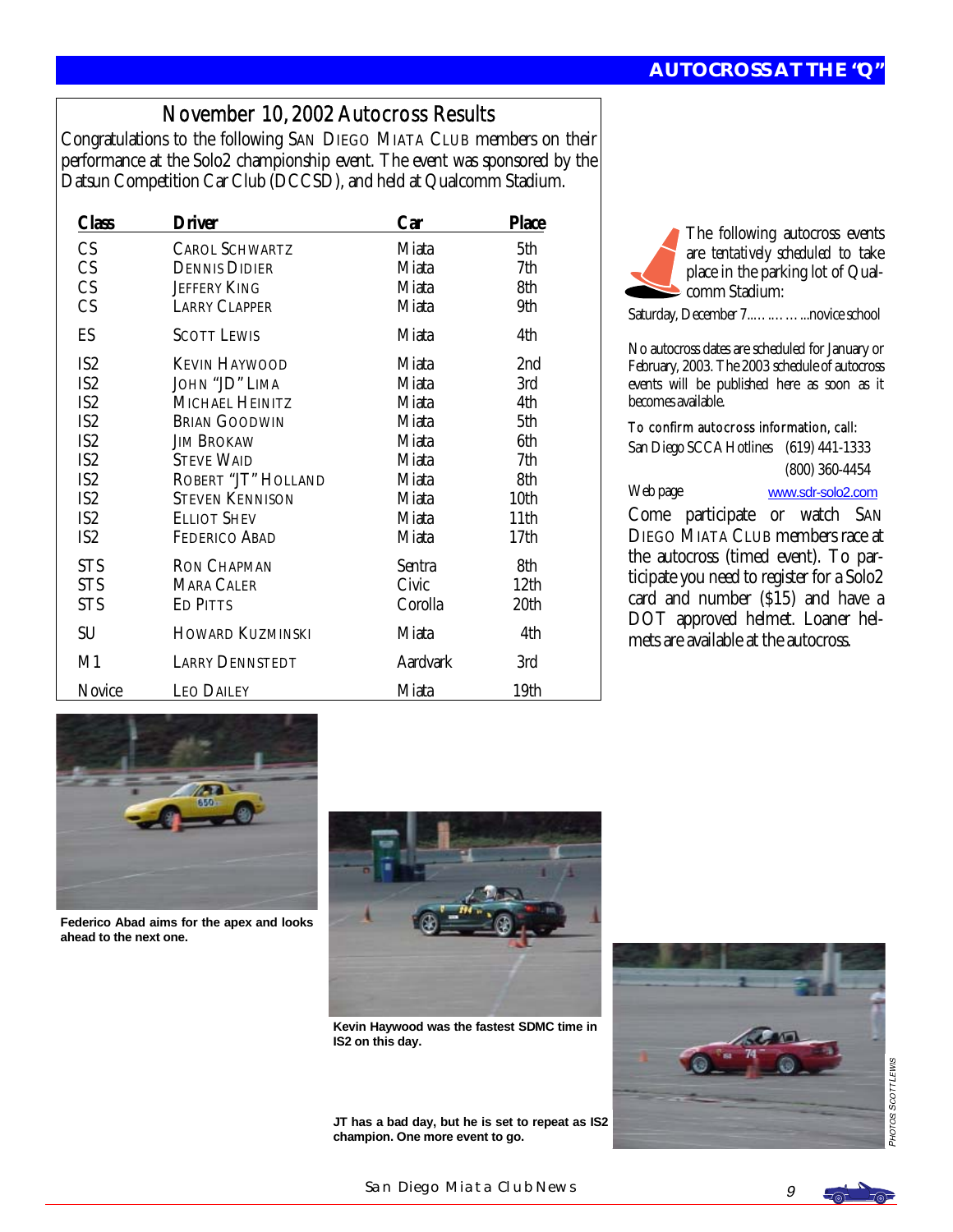

November 11 - Monday<br>Veterans Day Parade

**Many thanks to the over twenty**<br> **M**any thanks who turned out to support our community's veterans on their day! Virtually half of the vehicles in attendance were Miatas. We truly had an eclectic collection of vehicles this year, as the Miatas joined T-birds, `Vettes, BMWs, Cadillacs, and other antique and unique vehicles in supporting the event. I did catch some aerial footage from one of the local channels showing what appeared to be an endless line of gleaming Miatas!

 Although there was a last minute glitch in the plan, I believe this year's parade was better organized than previous years, and we will take many "lessons learned" into next year's event. Any comments or suggestions are welcome. Special thanks to JERRY BOSTER and LOU STARK, among others, for bringing to my attention that some of our dignitaries hadn't arrived, which helped to alleviate our little "glitch."

 Again, our heartfelt thanks! Hope to see you again next year!

— R. SCOTT & JO ANNA LANGHOFF







**C SALLY OFF** 

PHOTO SALLY ORF **C SALLY ORR** 



10SAN DIEGO MIATA CLUB NEWS